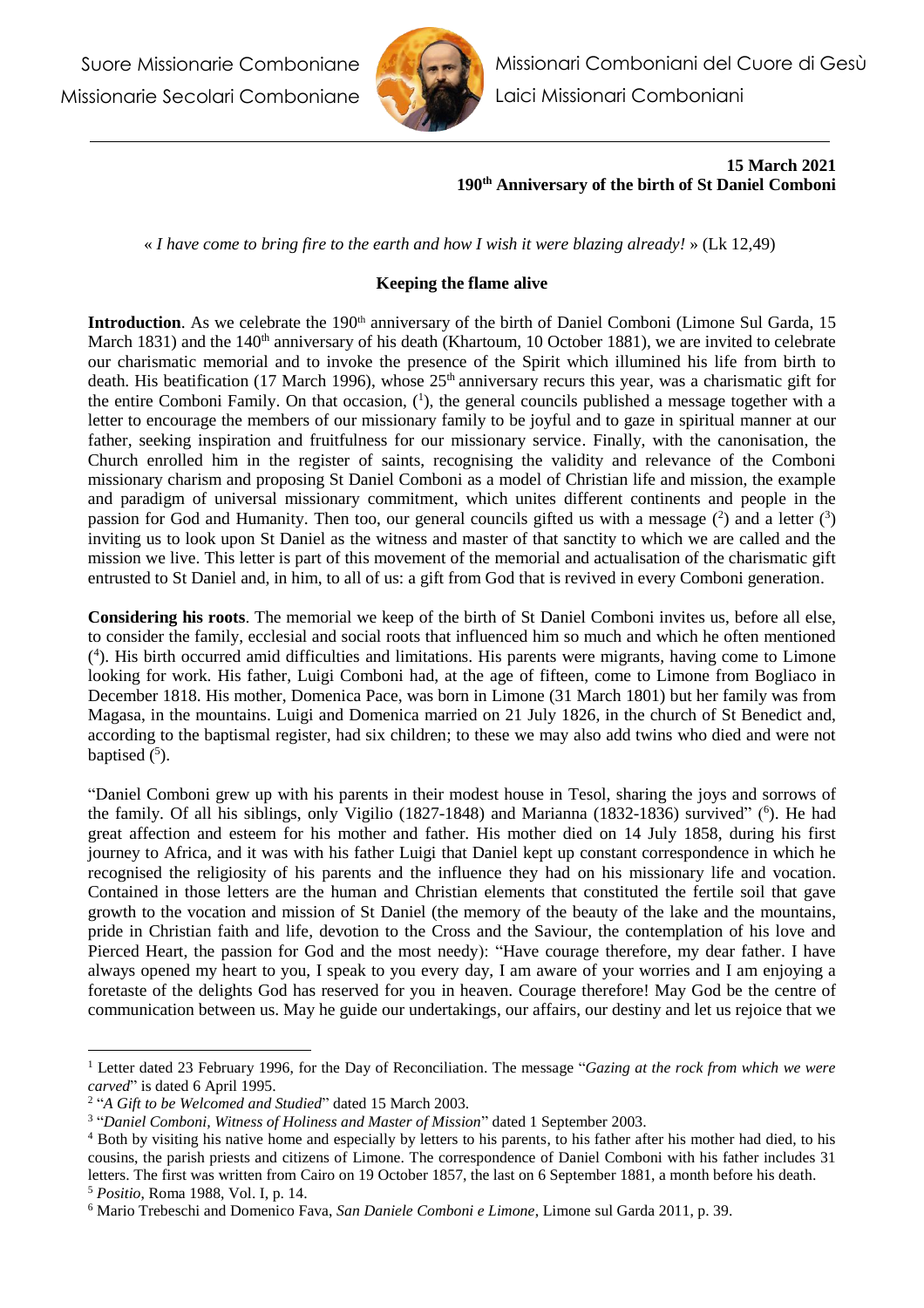are dealing with a good master, a faithful friend and a loving father" ( $\degree$ ). The celebration of the 190<sup>th</sup> anniversary of his birth gives us a new opportunity to come closer to him and his family and ecclesial roots, strengthening awareness of our own roots as a spiritual background that gives stability to our personalities and spiritual fecundity to our missionary life. This celebration also gives us an opportunity, as the Comboni Family, to deepen the role of Limone and to continue the collaboration undertaken at the birthplace of St Daniel Comboni.

**Faithfulness in the midst of adversity**. The memorial of the 140<sup>th</sup> anniversary of the death of Daniel Comboni invites us to look at his life from the viewpoint of the supreme moment of his gift of himself for the regeneration of *Nigrizia*. In the letters he wrote during the last months of his life, he appears to be a missionary surrounded by difficulties but rooted in the faith: famine, plague and hunger, the lack of water, the scarcity of means to keep the missionary work going, the sickness and death of his missionaries … In his own words, those were "times of desolation" when "the sufferings to be alleviated are unfortunately too many" ( $^8$ ).

Faced with such difficulties, Comboni remains anchored in faith in God and the missionary vision that inspired and sustained his life. "I am happy in the *cross* which, when borne willingly out of love for God, gives birth to victory and eternal life": these words  $(9)$  sum up, at a crucial moment, the mindset of his whole life. His return to the foot of the Cross, to the contemplation of the Pierced Heart where it all began, fills with light and courage the moment of his return to the Father and lies at the origin of the confidence and "courage for the present and even more for the future" (<sup>10</sup>) that Comboni instils in his missionaries in the moment of *A-Dio*: "I die but my work will not die!" (<sup>11</sup>).

The two dates of the memorial we keep this year mark out a life's journey in which the power of the Spirit takes shape in the life of St Daniel and renders perceptible and alive a small patch "of the unlimited love" of God  $(1^2)$ ; he lets himself be "formed" by the Love he contemplates, keeping his gaze fixed on Jesus crucified. St Daniel leaves us a testimony that generates life for our time.

**Birth and death**. We are celebrating these anniversaries of the life of St Daniel Comboni after a year, 2020, that was marked by the coronavirus pandemic and after having begun the year 2021 while the whole world is still experiencing uncertainty in public health and the economy. In the Comboni Family, we too are suffering the consequences of this situation: we have lost men and women missionaries who, after many years of mission, enriched us with their testimonies and hoped to live out their old age in peace  $(^{13})$ ; the pace of our activities has been brought to a halt and our plans and projects have been suspended; the limits placed on our travelling has sorely tried us, challenging us to be creatively close to the poorest and the least and those most affected by the pandemic; we feel unable to find a way out and we share the feeling of disorientation and loss that is overpowering many of our brothers and sisters.

Seeing Daniel Comboni and in the span of his missionary life and vocation, from birth to death, we understand how, in the moment of crisis and uncertainty, he recognised and awaited the movement of the Spirit, reviewed his plans and renewed his missionary commitment, embraced the Cross and its difficulties, seeing in all these things a sign of the loving presence and mysterious action of God, of a divine hour with its promise of renewed life. In all these situations, he yields to the attraction of the love of God for Africa and he is not afraid to be part of a tiny group; he perseveres, plans, takes risks and is able to offer his life, without counting the cost. From him we learn the attitudes we need to live through such uncertain times as the hour of God: patience and faithfulness to the missionary vocation; the ability to involve ourselves creatively,

l

<sup>7</sup> Daniel Comboni, *Writings* 188.

<sup>8</sup> Daniel Comboni, *Writings* 6631.

<sup>9</sup> Letter to Sembianti, *Writings* 7246.

<sup>10</sup> In *Annals of the Good Shepherd* 27 January 1882.

<sup>11</sup> Giovanni Dichtl, letter to Cardinal Simeoni, 29.9.1889.

<sup>12</sup> Daniel Comboni, Homily in Khartum, *Writings* 3158.

<sup>&</sup>lt;sup>13</sup> During the first wave of the pandemic, 13 Comboni Missionary Sisters died in Bergamo. In the second wave, between 8 November 2020 and 10 January 2021, 20 Comboni Missionaries died in Castel d'Azzano; others died later in Milan, Ellwangen (Germany), Guadalajara (Mexico) and in Uganda; a total of 35. Altogether, up to the end of January 2021, 48 Comboni men and women missionaries died victims of Covid-19.